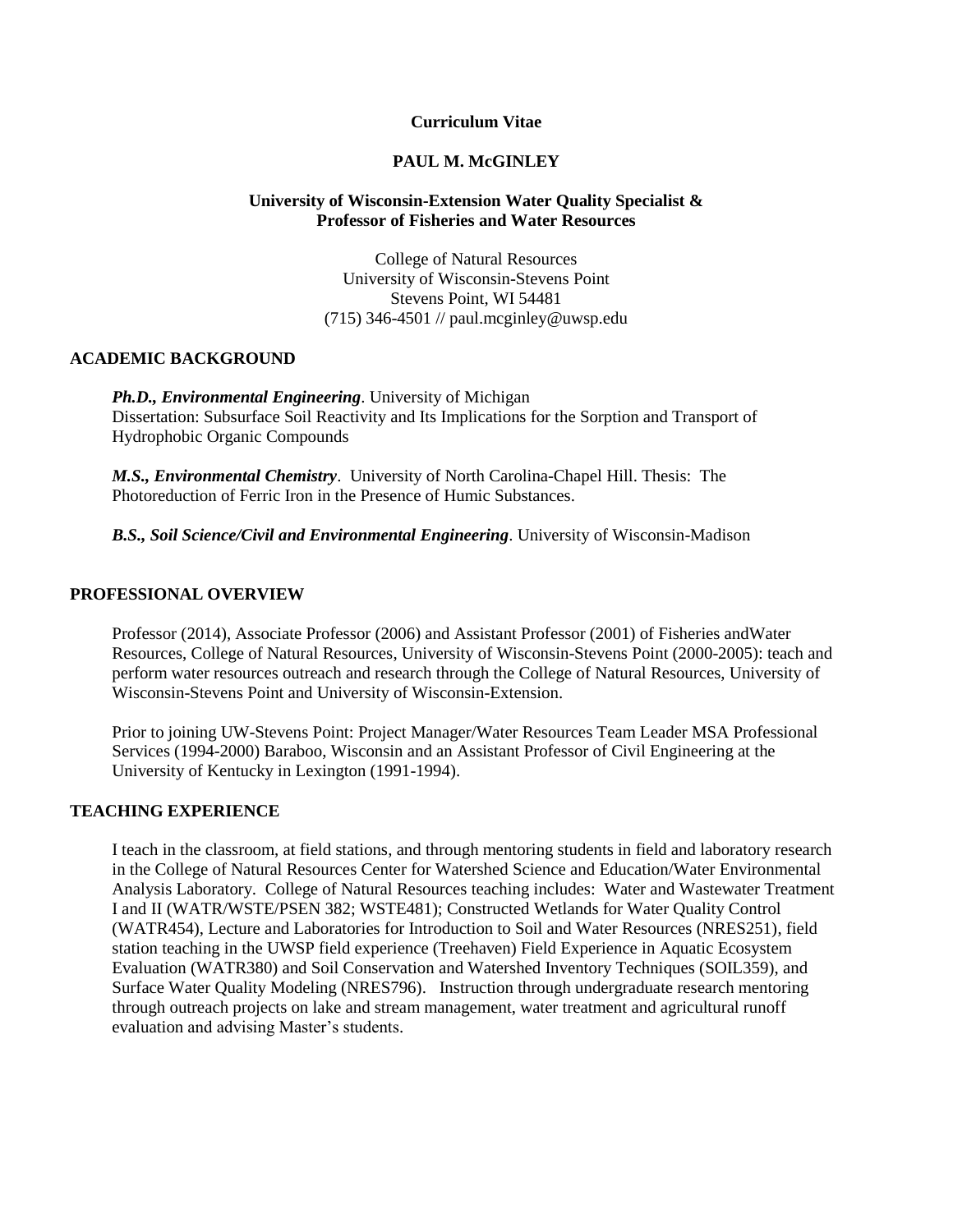#### **OUTREACH EXPERIENCE**

I participate in state-wide outreach and applied research through surface water and water quality assessment and evaluation; water and wastewater treatment; fate and transport of nutrients to aquatic systems, modeling urban and agricultural nonpoint source pollution; and drinking water quality. Synthesize research on the movement of water and nutrients through and from land to aquatic ecosystems and present to audiences from citizens in lake organizations to engineers in agencies and private practice. Develop laboratory-scale wastewater reactors for use in teaching and applied research. Coordinating and teaching courses in the use of simulation tools for hydrology (Storm Water Model Training), urban water quality modeling (P8 Urban Catchment Model) and lake modeling (Wisconsin Lake Modeling Suite, WiLMS) to engineers and scientists in agencies, citizen groups and private practice.

#### **PROFESSIONAL SERVICE**

President, Vice-President and Past-President of the American Water Resources Association- Wisconsin Section (2004-2006)

UWSP Mediation Subcommittee (2003-2005), CNR Personnel Committee (2004-present), CNR Recruitment and Retention Committee (2004-present), CNR Building Committee (2005-present), UWSP Sustainability Taskforce (2007-2010), CNR Personnel Committee (2012-present)

University of Wisconsin-Extension Water Team

Wisconsin DNR Shoreland Advisory Committee (NR115) (2002-2007)

Wisconsin Groundwater Coordinating Council Research Subcommittee (2004-present)

Town of Hull Water Quality Task Force (2011-2012)

UW Extension Liaison to the North American Stormwater Education Association-Wisconsin (2012-2013)

Manuscript reviewer for journals including: *Water Research*, *Journal of Lake and Reservoir Management*, *Hydrological Sciences Journal*, *Journal of Environmental Engineering*, *Journal of the American Water Resources Association* and *Journal of Environmental Quality*

Professional Societies: *North American Lake Management Society, American Water Works Association, Wisconsin Section of the American Water Resources Association*

National Science Foundation Merit Review Panelist (2010 and 2007)

### **HONORS**

Founders Award for Best Paper by a U.S. author by the U.S.A. National Committee of the International Association of Water Quality (1992).

Outstanding Teacher Award in the College of Natural Resources (peer selection in 2004 and 2011)

Outstanding Team Gold Award from the Association of Natural Resources Extension Professionals (ANREP) for "State-wide Approach to Stormwater Education Efforts" (2008)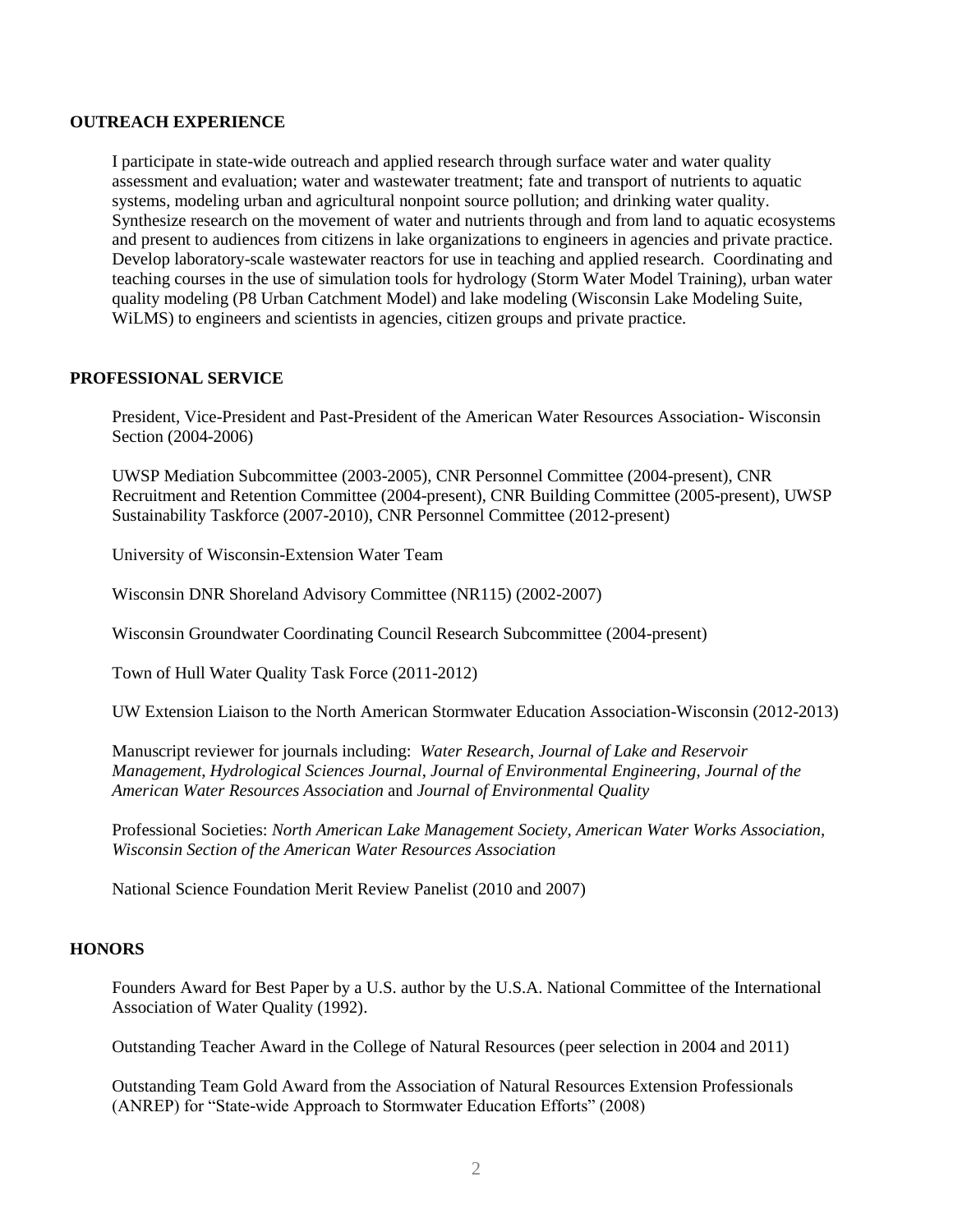### **PUBLISHED WORKS FOR NONSCIENTIFIC AUDIENCES**

McGinley, P. 2012. **How did that get in the water? An Update on Pharmaceuticals and Other Human Products in Lakes and Groundwater**. Lake Tides 37(3) Summer/Fall 2012 available on-line: [http://www4.uwsp.edu/cnr/uwexlakes/laketides/vol37-3/LTSummer12web.pdf\)](http://www4.uwsp.edu/cnr/uwexlakes/laketides/vol37-3/LTSummer12web.pdf)

McGinley, P. 2007. **The Land "Behind" the Lake:Watersheds and Lake Water Quality**. *Published in the "Ask a Limnologist" column for the Lake Connection Fall, 2007*.

Hoverson, D. and P. McGinley. 2007. **"Going Bottomside:" Boating Impacts in Lakes**. *Published in the Lake Connection 16(2):12.*

McGinley, P. **Run Off with the Facts: An Introduction to Wisconsin Stormwater Regulations**. *Lake Tides, 31(4): 1-2, Fall, 2006.*

McGinley, P.M. 2005. **Hold the Salt? The Impact of De-Icing and Other Chloride-Containing Compounds on Lakes**. Lake Tides Winter, 2006, 31(1):4-5. <http://www.uwsp.edu/cnr/uwexlakes/laketides/vol31-1/LTWinter2006.pdf>

McGinley, P. **Questions and Answers about Arsenic**. *Wisconsin Water Association Newsletter, Spring 2005, page 20/23.* 

McGinley, P.M. 2003. **A 10,000 Year Relationship-- The Lakes and Land, How are They Getting Along?** *Lake Tides* 29(1):9-11 [\(http://www.uwsp.edu/cnr/uwexlakes/laketides/vol29-1/vol29-1.pdf\)](http://www.uwsp.edu/cnr/uwexlakes/laketides/vol29-1/vol29-1.pdf)

# **RECENT OUTREACH PRESENTATIONS**

**"Wisconsin & Groundwater"** Presentation to the Wisconsin Woodland Owners Association Conference Black River Chapter, River Falls, March 7, 2015.

**"Toledo, Gulf of Mexico and a Lake Near You: Making the Connections between Runoff, Erosion and Algae."** Invited presentation at the NASECA-WI (North American Stormwater Association-Wisconsin Section) Field Day, Rice Lake, Sept 25, 2014.

**"Modeling, What's the Use?"** Wisconsin DNR Lake Leaders Workshop, Kemp Field Station, Sept 19, 2014.

"**Following the Water – Implications for Phosphorus**" Invited presentation at the Red Cedar Basin Conference, Menominee, WI, March 14, 2013. [\(http://naturalresources.uwex.edu/redcedar/pdf/RedCedar2013\\_McGinley.pdf\)](http://naturalresources.uwex.edu/redcedar/pdf/RedCedar2013_McGinley.pdf)

"**Modeling Wetlands in the Watershed – Some Challenges to Simulating Wetland Hydrology, Hydraulics and Nutrient Transport**" invited participant in a Symposium on Wetlands and Watershed Planning and Protection at the Wisconsin Wetlands Association's Conference in Sheboygan, WI February 13, 2013.

**"Importance of Wisconsin Water Resources"** invited speaker at the North American Stormwater Education Association Wisconsin (NASECA-WI) Fall training in Waukesha, WI November 28, 2012.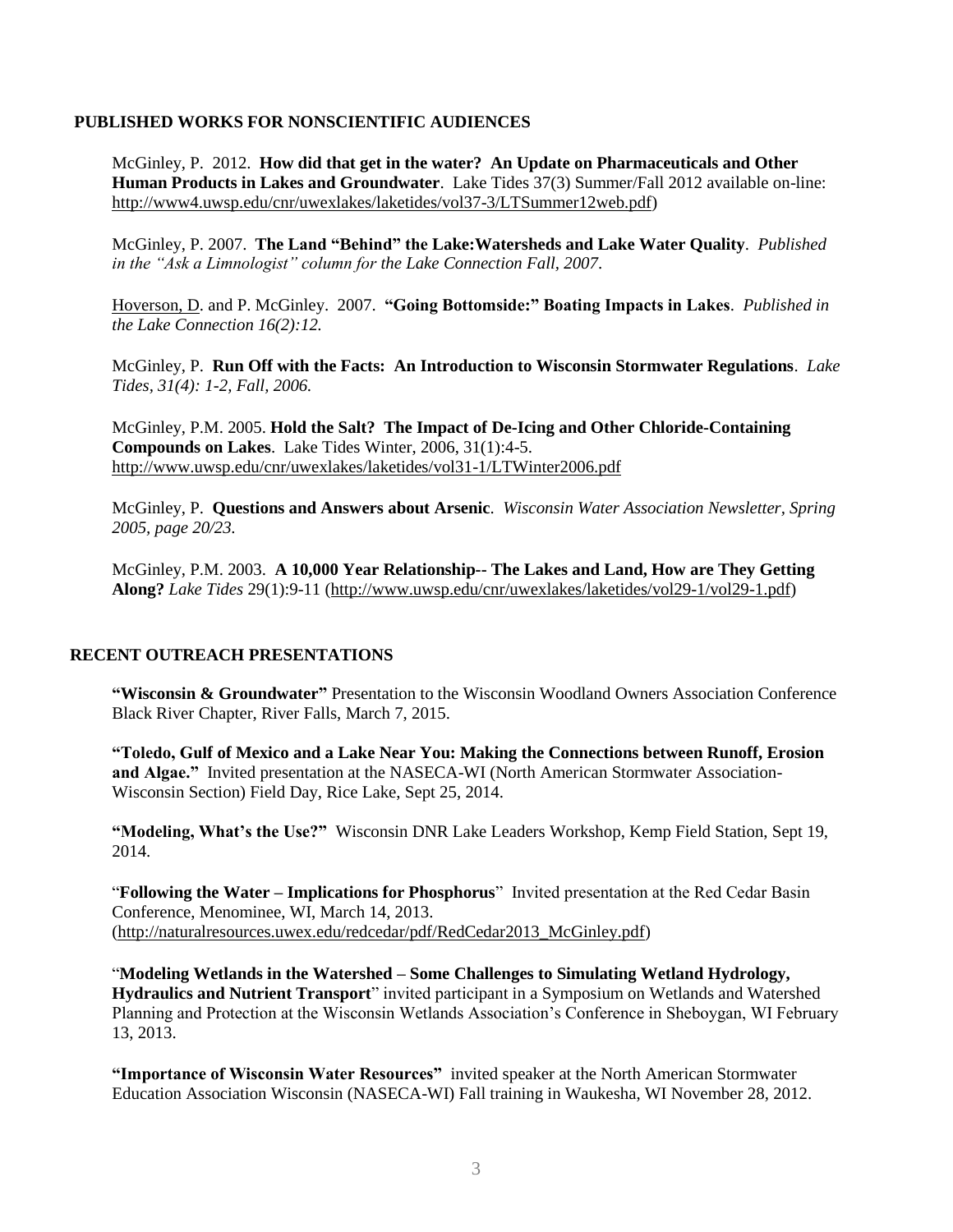**"Understanding the Impacts of Development on Lakes"** invited speaker at the NW Wisconsin Lakes Conference, June 22, 2102, Spooner, WI.

**"Groundwater to Surface Water: a Phosphorus Connection?"** Presented at the Fox Wolf Watershed Alliance Watershed Conference April 17, 2012 [\(http://www.uwsp.edu/cnr](http://www.uwsp.edu/cnr-ap/watershed/Documents/phosphorus_fwwa.pdf)[ap/watershed/Documents/phosphorus\\_fwwa.pdf\)](http://www.uwsp.edu/cnr-ap/watershed/Documents/phosphorus_fwwa.pdf).

**"Introduction to TMDLs and Phosphorus and Models**." Presented at the 2011 Annual Conference of the Wisconsin Chapter of the Soil and Water Conservation Society, Stevens Point, WI.

**"Modeling Your ShorelandFootprint: A Primer on Tracking Impacts One Landowner at a Time"** Presented at the Advanced Lake Leaders Training, St. Germain, WI, September, 2009.

**"Comparison of SWAT with PI in Mead Lake Watershed and Pioneer Farm**, Presented at the workshop Moving from Modeling to Implementation on Croplands in TMDL Watersheds, UW-Stevens Point, January, 2009.

## **PEER REVIEWED SCIENTIFIC PUBLICATIONS**

McGinley, P.M., A.T.Freihoefer and R.S. Mentz. 2015*- in preparation*. **Simulating Stream Nutrient Concentration Variability in a Groundwater-Dominated Agricultural Watershed.** 

McGinley, P.M., K. Masarik, M. Gotkowitz and D. Mechenich. 2015—submitted. **The Influence of Aquifer Geology and Anthropogenic Acidification on Groundwater Phosphorus** 

McGinley, P.M., A.T. Freihoefer and R.S. Mentz. 2013. **Runoff Curve Numbers at the Agricultural Field-Scale and Implications for Continuous Simulation Modeling**. *Journal of the American Water Resources Association (JAWRA)* 1-8. DOI: 10.1111/jawr.12097.

Macholl, J.A., Clancy, K.A. and P.M. McGinley. 2011. **Using a GIS Model to Identify Internally Drained Areas and Runoff Contribution in a Glaciated Watershed**. *Journal of the American Water Resources Association* 47(1):114-125.

McGinley, P.M. 2008. **Modeling the Influence of Land Use on Groundwater Chloride Loading to Lakes.** *Lake and Reservoir Management 24:112-121.*

McGinley, P.M., L.E.Katz, W.J. Weber, Jr. 1996. **Competitive Sorption and Displacement of Hydrophobic Organic Contaminants in Saturated Subsurface Soil Systems**, *Water Resources Research* 32:3571-3577.

Weber, W.J., P.M. McGinley and L.E. Katz. 1995. **Distributed Reactivity in the Sorption of Hydrophobic Organic Contaminants in Natural Aquatic Systems**. pp 363-382 in: *Advances in Chemistry Series 244, Aquatic Chemistry Interfacial and Interspecies Processes*, C.P. Huang, C.R. O'Melia, and J.J. Morgan, eds. American Chemical Society, Washington D.C.

McGinley, P.M., L.E. Katz, and W.J. Weber, Jr. 1993. **A Distributed Reactivity Model for Sorption by Soils and Sediments: II. Competitive Sorption of Hydrophobic Organic Compounds**. *Environmental Science & Technology*, 27:1524-1531.

Weber, W.J., Jr., P.M. McGinley, and L.E. Katz. 1992. **A Distributed Reactivity Model for Sorption by**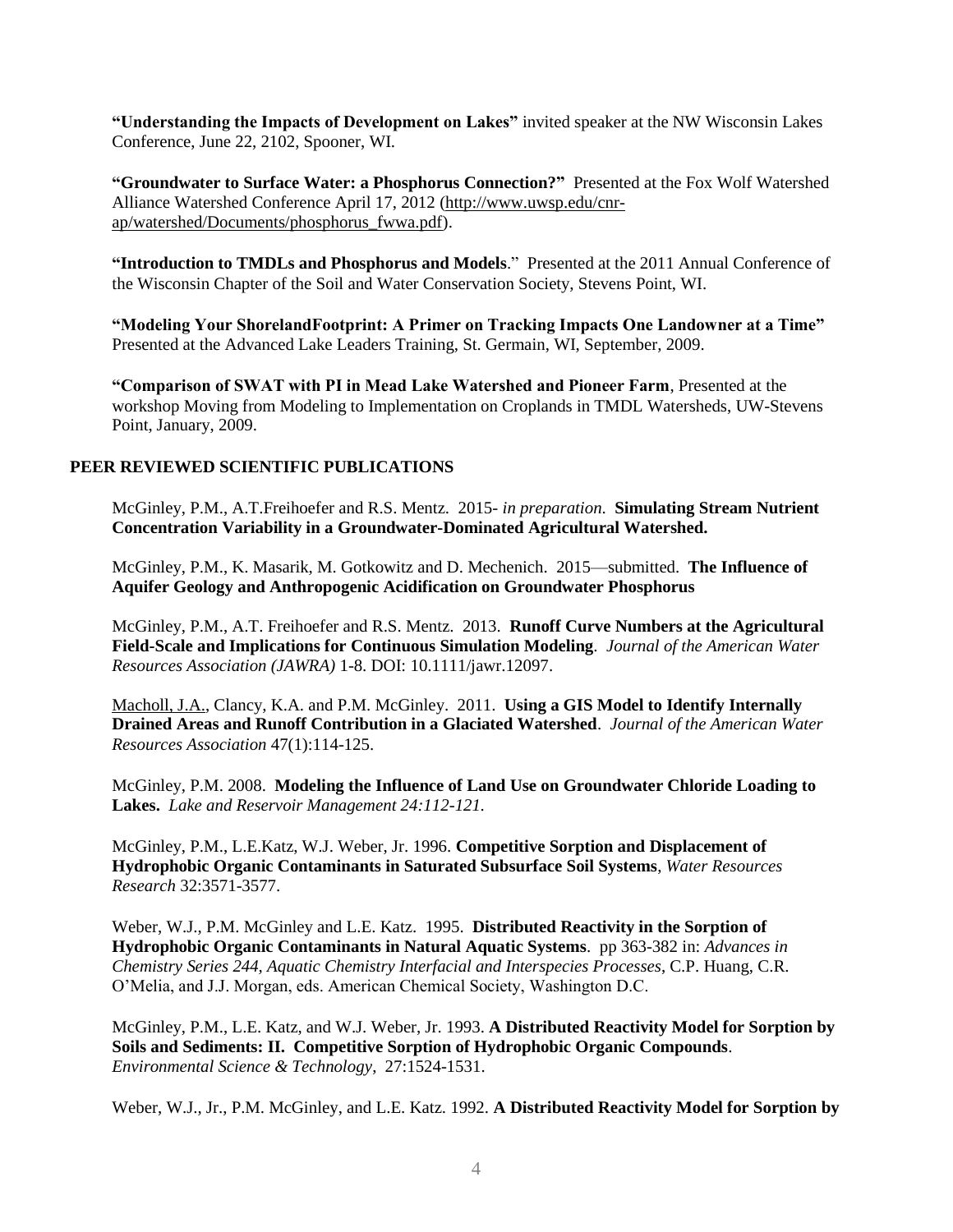**Soils and Sediments: I. Thermodynamic Basis and Equilibrium Assessments**, *Environmental Science & Technology*, 26:1955-1962.

Weber, W.J., Jr., P.M McGinley, L.E. Katz. 1992. **Sorption Phenomena in Subsurface Systems: Concepts, Models and Effects on Contaminant Fate and Transport**, *Water Research*, 25:499-528.

# **SCIENTIFIC PRESENTATIONS/PUBLISHED ABSTRACTS/CONFERENCE PROCEEDINGS**

Timm, A. and P. McGinley. 2015. **Understanding Stream Phosphorus Concentrations—Contrasting the Roles of External Inputs and Internal Reactions**. Poster presentation at the Water Environment Federation Central States Education Conference, Madison.

Brodzeller, J. and P. McGinley. 2015. **Understanding Dissolved Oxygen in the Big Eau Pleine, Modeling Winter Oxygen Profiles with CE-QUAL-W2**. Poster presentation at the Wisconsin Section American Water Resources Association Meeting, Oconomowoc, March, 2015.

McGinley, P.M. and N. Turyk. 2014. **Groundwater Inflow and Marl Formation Rates in Small Lakes.**  Presented at the North American Lakes Management Conference, Tampa FL, November 2014.

DeVita, W., A. Nitka and P. McGinley. 2013. **Developing a method for the analysis of chemical waste markers in groundwater to identify sources of nitrate contamination**. Presentation and published abstract, SETAC North America 34<sup>th</sup> Annual Meeting, Nashville, TN Nov 20, 2013.

McGinley, P. and N. Turyk. 2013. **Simulating the Seasonal Variations in Phosphorus Concentrations in Lakes- Linking Watershed and Lake Models for Upper St. Croix Lake**. Published abstract and poster presented at the American Water Resources Association-Wisconsin Section meeting in Brookfield, WI, March, 2013.

McGinley, P., J. Macholl and N. Turyk. 2012. **Linking a dynamic watershed and lake phosphorus model to improve the phosphorus budget for Upper St. Croix Lake in Wisconsin**. Published abstract and presentation at the North American Lake Management Conference November 8, 2012, Madison, WI.

Timm, A.A. and P.M. McGinley. 2012. **Combined watershed and stream model for stream phosphorus concentrations**. Published abstract and poster presented at the American Water Resources Association-Wisconsin Section meeting in the Wisconsin Dells, WI, March 2012.

Nitka, A., B. DeVita, R. Stephens and P. McGinley. 2012**. Identifying sources of high nitrate concentrations**. Published abstract and poster presented at the American Water Resources Association-Wisconsin Section meeting in the Wisconsin Dells, WI, March 2012.

Templar, H.A., N.E. Feiten, N. Turyk, R. Bell and P.McGinley. 2012. **Examining causes for cyanobacterial blooms in a minimally developed lake in Forest County, Wisconsin**. Published abstract and poster presented at the American Water Resources Association-Wisconsin Section meeting in the Wisconsin Dells, WI, March 2012.

Timm, A.A. and P.M. McGinley. 2011. **Desorption of phosphorus from stream sediments and the impact on stream concentrations**. Published abstract and poster presented at the American Water Resources Association – Wisconsin Section meeting in Appleton, WI March 2011.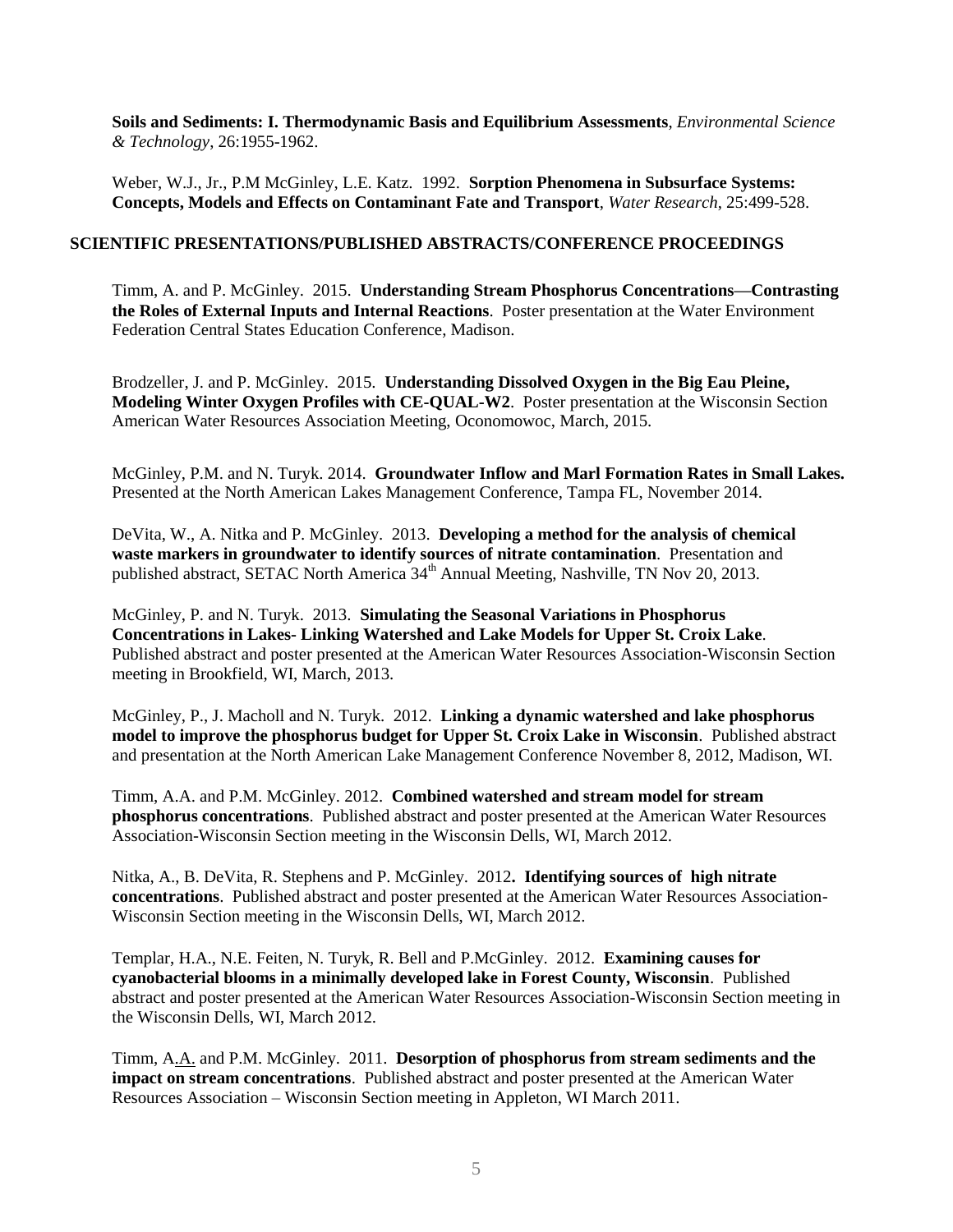Mentz, R.S., P.M. McGinley, M.R. Penn, and D.L. Busch. 2011. **Snowmelt Export of Phosphorus from Cropland: Edge-of-Field Runoff Monitoring Results from Pioneer Farm in Southwest Wisconsin.** Published abstract and poster presented at the American Water Resources Association – Wisconsin Section meeting in Appleton, WI March 2011.

Jereczek J. and P. McGinley. 2011 **Developing a Wetland Flood Attenuation Tool.** Published abstract and presentation at the 2011 Wisconsin Wetland Conference in Wisconsin Dells, February, 2011.

Turyk, N., P. McGinley and J. Macholl. 2011. **Integrating build-out scenarios with lake and river response models to guide management decisions**. Presented at the 2011 North American Lake Management Symposium Spokane WA October 26-28.

P. McGinley and D. Busch. 2010. **Combining field and watershed monitoring to improve models of nutrient loss from agricultural management**. Poster presented at the 18<sup>th</sup> National Nonpoint Source Monitoring Workshop Nov 16-18, Milwaukee, WI.

Busch, D. and P. McGinley. 2010. **The Impact of Sample Holding Times on Nutrient Forms in Agricultural Runoff.** Published abstract and poster presented at the 2010 Land Grant and Sea Grant National Water Conference. Hilton Head, SC, February 2010.

McGinley, P.M., K. Foster and E. Frank. 2010. **Incorporating Shoreland Development in a Lake Impact Model.** Published abstract and poster presented at the American Water Resources Association – Wisconsin Section meeting in Middleton, WI. March 2010.

Brodzeller, J.R., K.F. Clancy, P.M. McGinley, and N. Turyk. 2010. **Upper St. Croix Rivers Watershed: State of the Lakes 2009.** Published abstract and poster presented at the American Water Resources Association – Wisconsin Section meeting in Middleton, WI. March 2010.

Freihoefer, A.T. and P. M. McGinley, 2009. **Event based hydrologic calibration of field-scale watersheds in southwestern Wisconsin using the SWAT model**. Presented at the 2009 International SWAT Conference, Boulder CO.

McGinley, P.M. and K.M. Foster. 2008. **The Effectiveness of pervious areas for infiltration runoff from impervious areas.** Presented at the North American Lakes Management Society Annual Meeting, November 2008.

Hoverson, D. and P. McGinley. **Boating Impacts on Water Clarity in Clark Lake, Wisconsin.** Published abstract and presentation at the North American Lake Management Society Annual Meeting in Orlando, Florida, November, 2007.

Hoverson, D. and P. McGinley. **Boating Impacts in Lakes**. Presented at the Wisconsin Association of Lakes Annual Meeting, Green Bay, April, 2007.

Freihoefer, A. and P. McGinley, 2006. **Improving SWAT Model Calibration for Phosphorus Export with Field-Scale Monitoring**. Presented at the American Water Resources Association Annual Meeting, Baltimore, November 6-9, 2006. (Advisee A. Freihoefer received "best student presentation" award at the meeting).

Freihoefer, A.T. and P.M. McGinley. 2006. **Using the SWAT Computer Model to Simulate Runoff**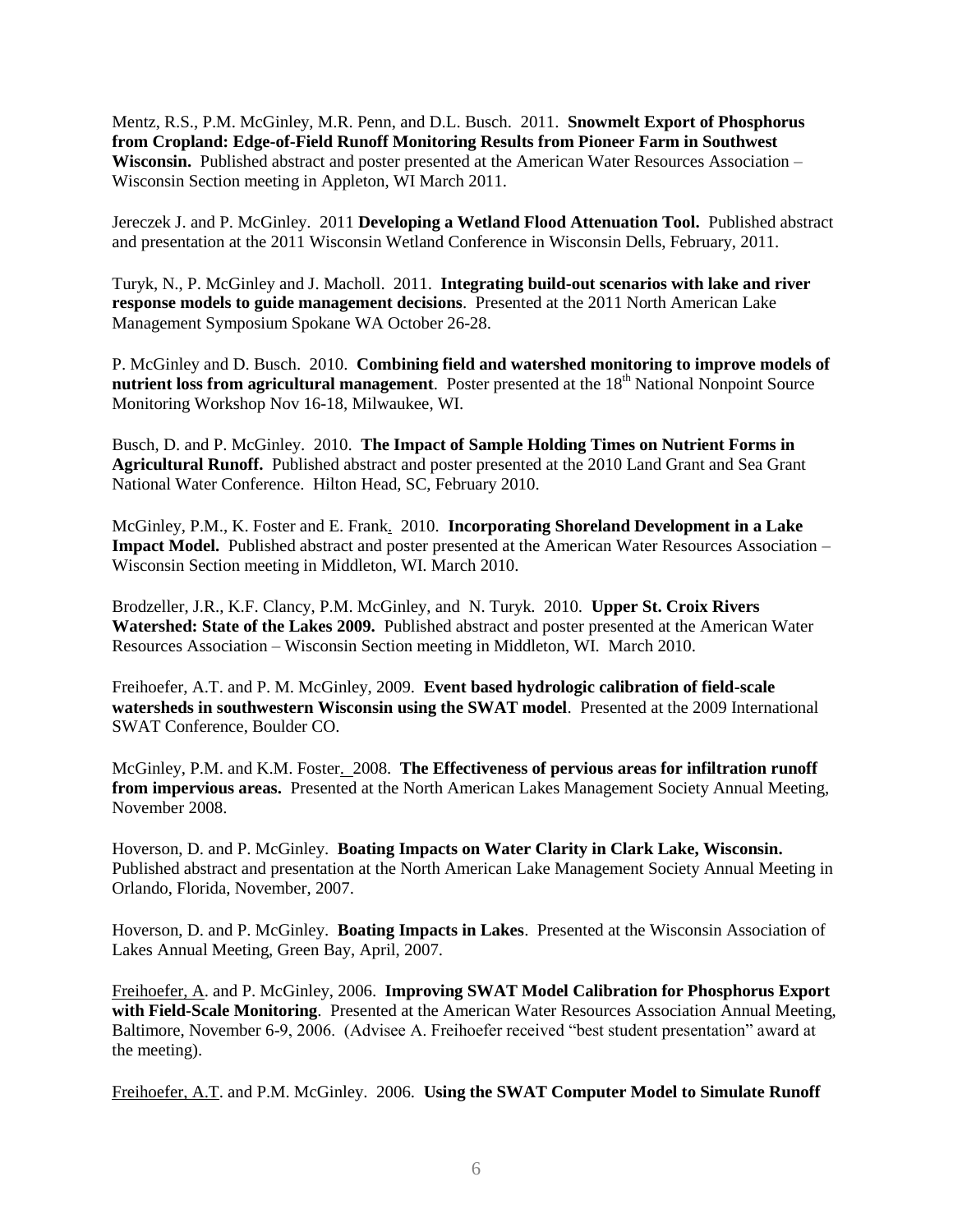**From Fields on the Pioneer Farm.** Presentation and published abstract from the 2<sup>nd</sup> Annual Pioneer Farm Research Symposium, March 22, 2006, Platteville, Wisconsin.

Freihoefer, A.T., R.M. Mentz, and P.M. McGinley. 2006. **Using the SWAT Model to Link Land Management with Phosphorus Loading in the Upper Fever River, Lafayette County, Wisconsin.** Published abstract and presentation at the American Water Resources Association Annual Meeting, March 2-3, 2006, Elkhart Lake, Wisconsin.

Mentz, R.M., M.R. Penn, T.Hunt, D.W. Owens, D.Busch, P. McGinley. 2006. **Evaluating the significance of winter runoff from agricultural fields in southwest Wisconsin.** Published abstract and presentation at the American Water Resources Association Annual Meeting, March 2-3, 2006, Elkhart Lake, Wisconsin.

McGinley, P.M. and E. Frank. 2005. **What controls the phosphorus concentration in surface runoff.** Published abstract and presentation at the North American Lake Management Society Annual meeting, Madison Wisconsin.

McGinley, P.M. 2005. **Modeling the Effect of Urban Storm Water Runoff on Groundwater-Dominated Lakes.** Published abstract: Eos Trans. AGU, 86(18), Jt. Assem. Suppl. Abstract H21D-04 and poster presented at the AGU Spring Meeting, New Orleans, LA, May, 2005.

Mentz, R., M.R. Penn, T. Hunt, D.W. Owens, and P.M. McGinley. 2005. **Quantification of the Export of Sediment and Nutrients in Snowmelt at the Pioneer Farm**. Published abstract and presentation at the American Water Resources Association-Wisconsin Section Annual Meeting, March  $\hat{3}$  & 4, Delavan, Wisconsin.

B. Miller and P. McGinley. 2005. **Atrazine concentrations in Mill Creek, Portage/Wood Counties Wisconsin**. Published abstraction and poster presentation at American Water Resources Association Wisconsin Chapter Annual Meeting, Delevan, WI.

E. Frank and P. McGinley. 2005. **Water Extractable Phosphorus (P) in a Silt Loam Soil and its Relationship to Bray-1 P, Total P and Runoff P**. Published abstract and poster presented at the American Water Resources Association Wisconsin Chapter Annual Meeting, Delevan, WI.

Olson, E. and P. McGinley. 2005. **Lot Size Regulations and Water Quality Protection: The Case for Large Lots in Rural Areas**. Abstract and presentation at Emerging Issues Along Urban/Rural Interfaces: Linking Science and Society, March 13-16, 2005, Atlanta, Georgia.

McGinley, P.M., R. Cook, N. Turyk and B. Shaw. 2004. **Evaluating the Impacts of Land Use on Small Seepage Lakes**. Abstract and Presentation at the North American Lake Management Society 2004 Annual Meeting, Victoria, British Columbia.

McGinley, P. and R. Stephens. 2004. **Exploring groundwater phosphorus concentrations through private water supply testing**. Published abstract and poster presentation at the American Water Resources Association Wisconsin Chapter Annual Meeting, March 2004.

Baumann, J. and P. McGinley. 2003**.****Poster Presentation: Arsenic Removal During Iron Treatment.** Wisconsin State Environmental Health Meeting, Fond du Lac, WI.

Baumann, J. and P.M. McGinley. 2003. **Arsenic Removal During Iron Treatment** published abstract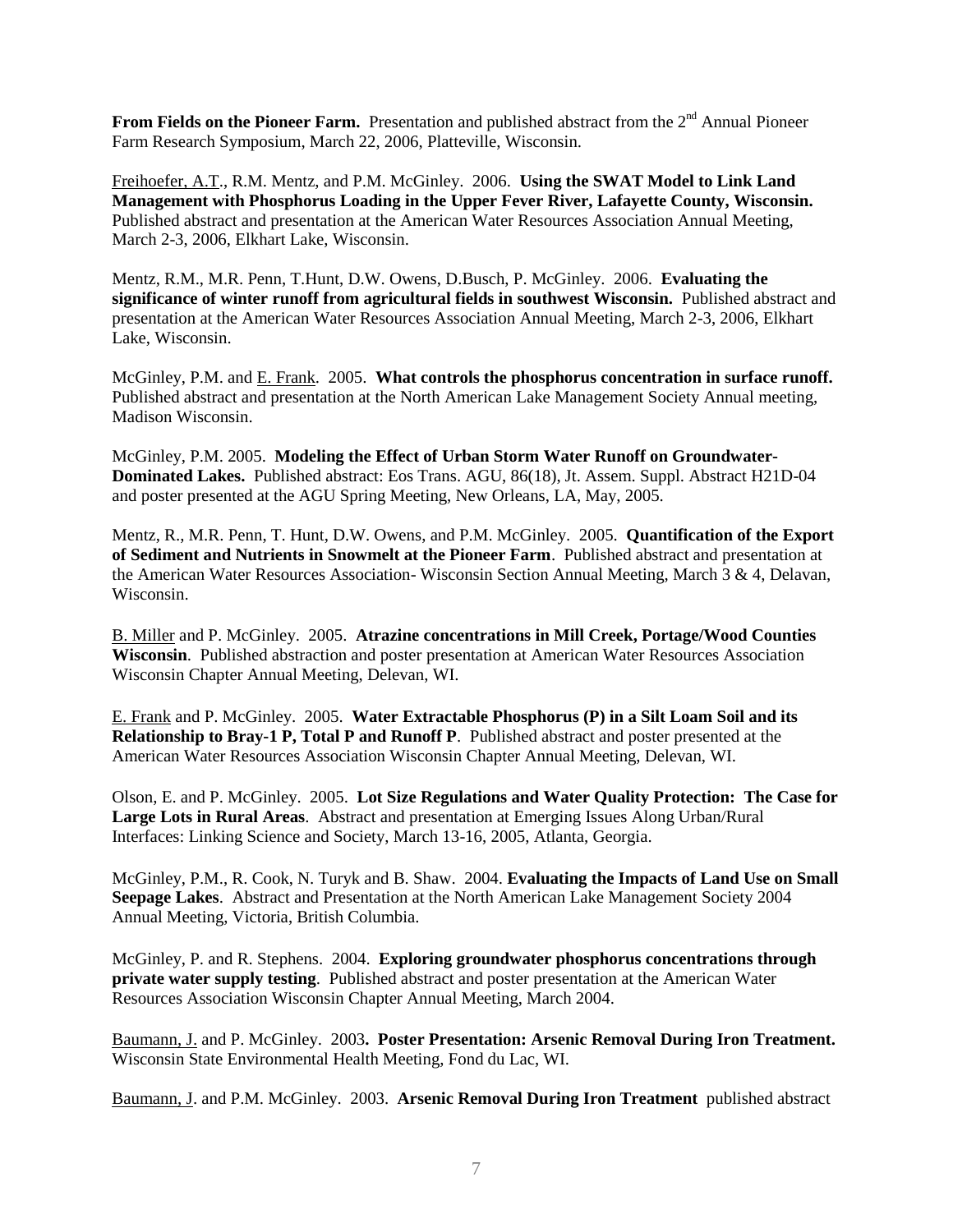and poster presentation at the American Water Resources Association Wisconsin Section Meeting, Lac du Flambeau, February, 2003.

McGinley, P.M, N. Turyk and W. Halverson. 2003. **Reaching Out with Science to Help Communities Make Decisions** *Proceedings of the 3rd Nonpoint Source Pollution Information & Education Conference*, Chicago, IL, October 20-23, 2003.

Dechamps, A., N. Turyk, and P. M. McGinley. **Calcium and Phosphorus in a Hardwater Eutrophic**  Lake. 2003. presentation and published abstract at the 27<sup>th</sup> Annual Meeting of the American Water Resources Association, Wisconsin Section. Lad du Flambeau February, 2003.

Dechamps, A., P.M. McGinley and N. Turyk. 2002. **The influence of calcium carbonate on the phosphorus in the water column of a hard water lake**. Abstract and presentation at North American Lake Management Society 2002 Annual Meeting, Anchorage, Alaska.

McGinley, P.M. 2000. **Evaluating the Importance of Watershed Size and Land Use on Water Quality in Urban Lakes.** Poster presentation and published abstract in the proceedings of the Joint Conference on Water Resources Engineering, July/August, 2000, Minneapolis, MN.

McGinley, P.M. and R. Gruzesky. 1997. **Desorption of Trichloroethylene from Sedimentary Rock in Laboratory Columns.** Published abstract and presentation at the Spring Meeting of the American Geophysical Union, Eos.

McGinley, P.M. and S. Kesarju. 1996. **Organic Contaminants in Sedimentary Rock Systems – Experimental Evaluation of Sorption in Limestones and Shales**. *Proceedings of the Fourth Great Lakes Geotechnical/Geoenvironmental Conference on In-Situ Remediation of Contaminated Sites*, Chicago IL.

McGinley, P.M. **Sorption Isotherm Nonlinearity and Contaminant Removal from Soils**. 1992. *Proceedings of the American Chemical Society, Division of Industrial and Engineering Chemistry, September, 1992.*

McGinley, P.M., L.E. Katz, and W.J. Weber, Jr. 1992. **Competitive Sorption of Hydrophobic Organic Compounds During Multi-component Transport in Subsurface Soil Systems**. Published abstract and presentation at the American Geophysical Union Meeting, San Francisco, CA.

## **PROJECT REPORTS**

Timm, A. and P. McGinley. 2011. **SWAT Model for Mill Creek, Portage and Wood Counties, Wisconsin.** Report from the Center for Watershed Science and Education for the Wisconsin Department of Natural Resources. 55 pp.

Superior Wetlands Oversight Group (P. McGinley, ed.). 2011. **Evaluating the Importance of Wetlands in Flood Attenuation: A Review and Case Study.** A report prepared for the Wisconsin Department of Natural Resources, 33 pp.

McGinley, P.M. and others. 2011. **Estimating the Flood Attenuation Characteristics of Wetlands, User's Guide to Applying a 1-D Stormwater Flow Model SWMM5 for a Planning-Level Evaluation of the Water Storage Potential of Urban Wetlands.** Prepared for the Wisconsin Department of Natural Resources. 18 pp.